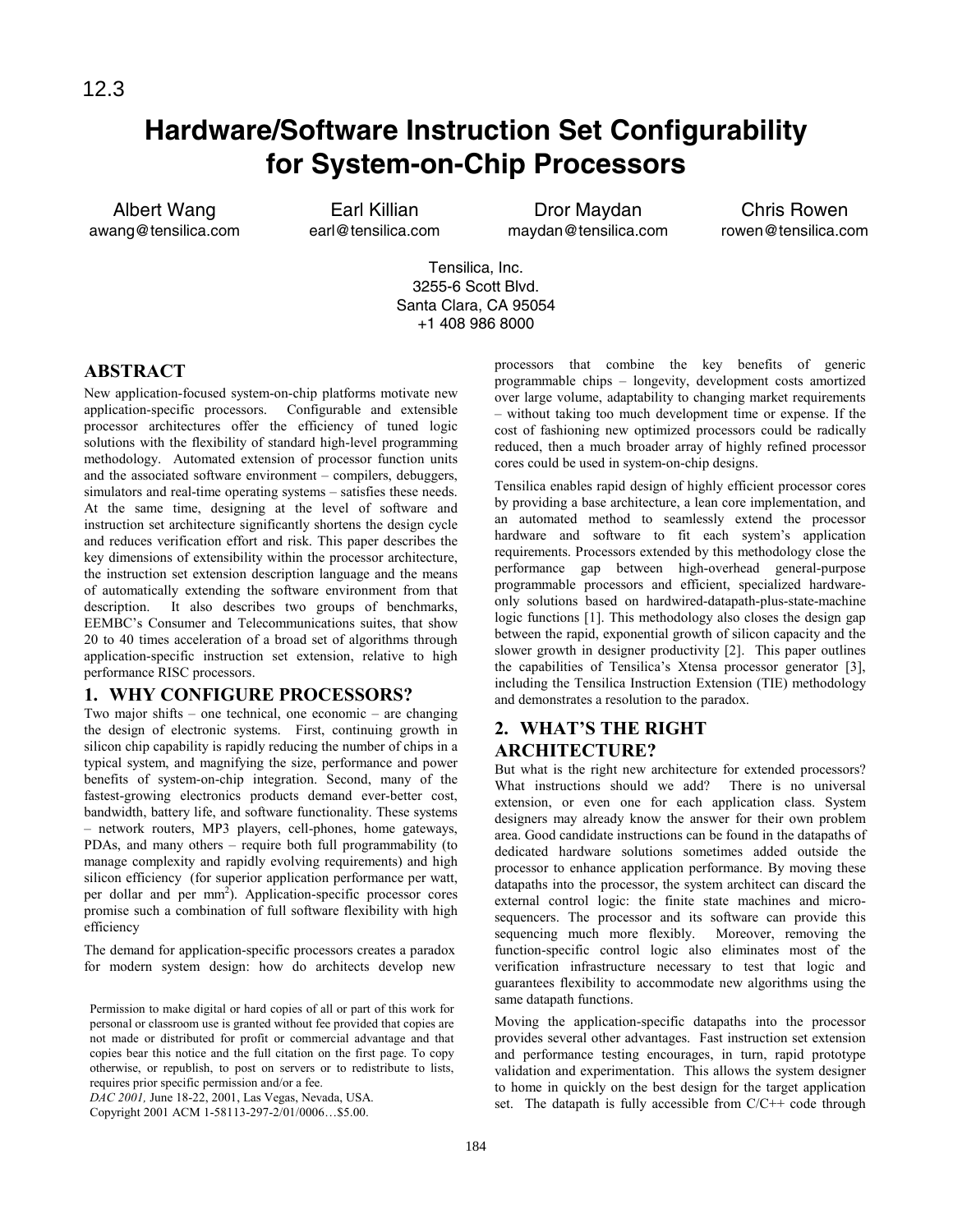the compiler using extended intrinsics and data-types. Storage elements (register files and special state registers) and pipeline flip-flops are generated by the TIE compiler in response to a high-level specification, and need not be created manually. Storage elements can be configured in width and number to adapt to the data precision and bandwidth requirements of the algorithm. The paradigm also simplifies the use of data memory, since the processor can simply share a unified data memory across many different tasks. This avoids the typical duplication of the assorted RAM structures, address generators, access ports and external interfaces found in designs that attempt to combine a range of specialized execution engines. Xtensa's RAM structures are configurable in type, depth and width beyond what the processor core requires, so as to support the width required by the added datapaths. So, this approach design time also reduces system cost through hardware sharing.

## **3. EXTENSION DESCRIPTION METHOD**

To facilitate the new system design paradigm described in the previous section, Tensilica has introduced the Tensilica Instruction Extension (TIE) language for system designers to formally specify extensions to the Xtensa core processor. Like most previous machine description languages [4, 5, 6], TIE is an Instruction Set Architecture (ISA) description language. It relies on a tool, the TIE compiler, to generate an efficient hardware implementation and required additions to a suite of software tools, including the compiler, instruction-set simulator and debugger. TIE is not intended to be a complete processor description language. Instead, the TIE language provides designers simple ways to describe a broad variety of computational instructions, yet allows the TIE compiler to generate efficient hardware implementation for the instructions as an integral part of the processor. The language is simple enough for a wide range of designers to master, yet general enough to permit efficient description of complex instruction sets. As a result, the implementation efficiency matches that of a highly optimized processor core. In the rest of this section we briefly describe the capabilities of TIE language.

## **3.1 Instruction format and encoding**

Instruction format and encoding can be specified through a combination of TIE *field*, *opcode*, *operand*, and *iclass* statements. A *field* statement simply gives a name to a group of bits in the instruction word. An *opcode* statement assigns instruction fields with values. An *operand* statement specifies how an instruction operand is encoded in an instruction field. An *iclass* statement defines the assembly format for an instruction. Since a TIE description defines extension instructions to the core Xtensa instruction set, there is a large set of pre-defined instructions fields, immediate fields and operands that can be used directly in the description. The following example completely defines the formats of two instructions, A4 and S4, which take two 32-bit input operands from the core register file, perform four 8-bit additions and subtractions, and store the result back to the core register file:

opcode A4 op2=0 CUST0 opcode S4 op2=1 CUST0 iclass  $RR{A4, S4}$  (out arr, in ars, in art)

The first two lines define the opcodes for A4 and S4 as subopcodes of a previously defined opcode CUST0 with the addition field op2 equal to 0 and 1 respectively. The second line makes use of the core-defined register operands arr, ars and art, and defines two new assembly instructions

A4 arr, ars, art S4 arr, ars, art

## **3.2 Customized datapath**

The computational part of an instruction is specified in a TIE *reference* block, which contains a series of assignment statements. The syntax of assignments is very similar to the Verilog hardware description language. The variables used in a reference block are either pre-defined, representing instruction operand values, or locally declared temporaries. For the A4 and S4 instructions defined in the previous section, their reference descriptions are

```
reference A4 { 
    assign arr = \{ars[31:24] + art[31:24], 
       ars[23:16] + art[23:16], ars[15:8] + art[15:8], 
       ars[7:0] + art[7:0]} 
reference S4 { 
    assign arr = \{ars[31:24] - art[31:24], 
        ars[23:16] - art[23:16], 
        ars[15:8] - art[15:8], 
       ars[7:0] - art[7:0]}
```
Even though the reference descriptions for the instructions are simple and direct, they may not yield the best hardware implementation, as in this example, where the logic for addition and subtraction should ideally be shared by the two instructions. To allow the specification of such logic sharing, TIE offers an alternative semantic statement that allows computations of multiple instructions to be specified in a single description block. For example, the semantics of A4 and S4 can also be described as:

```
semantic addsub {A4, S4} { 
 assign arr = \{ ars[31:24]+(S4?~art[31:24],art[31:24])+S4, 
    ars[23:16]+(S4?~art[23:16],art[23:16])+S4, 
    ars[15:8]+(S4?~art[15:8],art[15:8])+S4, 
     ars[7:0]+(S4?~art[7:0],art[7:0])+S4}
}
```
While the *semantic* statements allow more efficient hardware implementation, the *reference* statements are much simpler to write, more suitable for inclusion in documentation, and better for efficient simulation code generation. For these reasons, the TIE language allows the instruction semantics to be specified using either or both constructs. Typically, *reference* semantics are written first, and after the appropriateness of the instruction definition is verified, the implementation semantics are then coded.

#### **3.3 Multi-cycle instructions**

To keep up with the speed of the Xtensa core processor that is pipelined to run at high clock rate, instructions with complex computations require multiple clock cycles to complete. Writing and verifying multi-cycle implementations with efficient interlock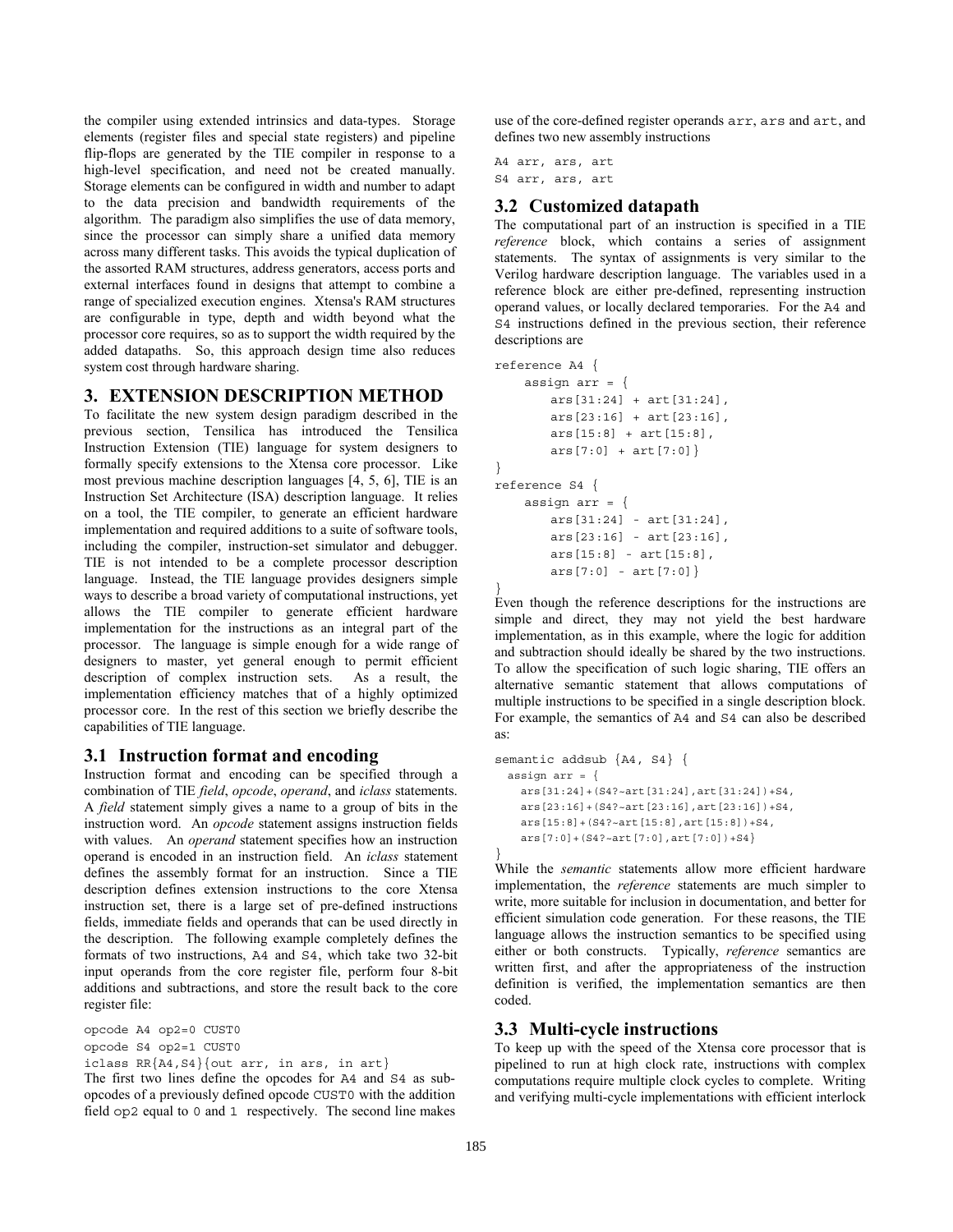and data-forwarding logic is a challenging task for designers unfamiliar with the base processor's pipeline. TIE language provides a simple *schedule* construct to capture the multi-cycle requirement and relies on TIE compiler to derive the implementation automatically. For example, a MAC instruction that performs the following operation

 $acc = acc + a * b$ ;

typically requires at least two cycles in an efficiently pipelined implementation. In order to achieve one MAC operation per cycle throughput, it needs to use a and b at the beginning of the first cycle, use acc at the beginning of the second cycle and produce a new acc at the end of the second cycle. This instruction timing can be easily specified in TIE as:

```
schedule MAC_SCHED {MAC} { 
 use a 1; use b 1; use acc 2; def acc 2;
}
```
The rest of the implementation, including efficient insertion of pipeline registers, def-use interlock hardware, bypassing of results and generation of good code schedules are all handled by the TIE compiler.

# **3.4 Adding states and register files**

Adding new state registers and register files can dramatically reduce the pressure on the core register file and increase the amount of data an instruction can send to and receive from the computational logic. For example, one could add state for the accumulator used by the MAC instruction. Without using the accumulator state, the MAC instruction would either take up three read ports and one write port of the register file in every clock cycle, or would have to take three cycles to finish the equivalent operations should the register file only have two read ports.

TIE states are extensions to the software-visible programming model. They allow instructions to have many more sources and destinations than are provided by the read and write ports of the core register files. They can be seen as analogous to the processor status registers or to states in finite state machines. They can also be used as dedicated registers holding values for some temporary variables during the program execution. Multiple temporary variables can be mapped to the same register if their live ranges are disjoint. When an application needs a large number of such sharable TIE states, it becomes more convenient to group the state registers into a register file and rely on the C compiler to assign variables to register entries. We discuss more about compiler support for TIE register files in section 4.

Describing instructions using a TIE state is straightforward. It involves declaring the state, specifying, in an instruction class, how the state is to be used, and describing the computational logic. The following TIE example completely describes a MAC instruction:

```
state acc 40 /* a 40-bit accumulator */ 
opcode MAC op2=0 CUST0 
iclass RS{MAC}{in ars, in art}{inout acc} 
reference MAC { 
 assign acc = ars * art + acc;}
```
Using register files involves one more step of describing register operands. For example we may wish to add a 24-bit register file for an application involving heavy processing of 24-bit graphics, using the following TIE statements:

```
regfile GR 24 16 /* 24-bit 16-entry */ 
operand gr r \{GR[r]\}operand qs s \{GR[s] \}operand gt t {GR[t]} 
The three register operands use pre-defined instruction fields r, s
```
and t as indices to access the register file contents. With this declaration, an instruction that averages two RGB pixel values can be simply described by the following:

```
iclass C {AVE} {out gr, in gs, in gt} 
reference AVE { 
 wire [8:0] r = gs[23:16]+gt[23:16];
 wire [8:0] g = gs[15:8]+gt[15:8];
 wire [8:0] b = gs[7:0]+gt[7:0];
  assign gr = {r[8:1], q[8:1], b[8:1]},}
```
Note that the TIE language provides mechanism for creation of invisible state, that is, state not explicitly declared and directly accessible by the programmer. This dramatically reduces the opportunity for state-dependent errors and helps guarantee correctness and consistency of the processor in all of its implementations.

# **4. SOFTWARE SUPPORT**

The Xtensa software system provides support for each configuration as seamlessly as software developed for traditional, non-configurable, systems. In many ways, it provides better support. In a traditional processor software developers are often forced to adapt their algorithms to constraints imposed by generalpurpose programming languages targeted for general-purpose hardware. In contrast, configurable processor users can design their hardware and software development system together to better match the underlying algorithm. The key requirement for seamless support is completeness. When a user adds a custom TIE instruction, the Xtensa C/C++ compiler, assembler, simulator, debugger, operating systems and application libraries are all automatically modified to support the resulting architecture.

The Xtensa software system supports configurability through appropriate features in the TIE and the generation of dll's (dynamically linked libraries) and Xtensa target code from the TIE description. When a new instruction is added, TIE compiler generates dll's that describe the TIE instructions, typically in 30- 60 seconds for large extensions. This speed is essential to support rapid instruction set architecture tuning and experimentation.

Every TIE instruction is directly accessible in  $C$  or  $C++$  via an intrinsic function. In addition, the TIE language allows users to define new C datatypes that are mapped to TIE register files along with instruction sequences to load and store these datatypes from and to memory. The  $C/C++$  programmer can use these types as if they were built-in data-types, declaring scalar variables, arrays or structures of them. Data operations are described via intrinsics, but register allocation, instruction sequences for loading and storing new datatypes, addressing arithmetic and control flow generation are all handled automatically just as native datatypes are. The generated dll's contain information about the side effects and pipelining of all TIE instructions, enabling the C/C++ compiler to schedule these instructions correctly and efficiently. Programming with custom data-types is generally simpler than with pure C since algorithms directly map into appropriate operations.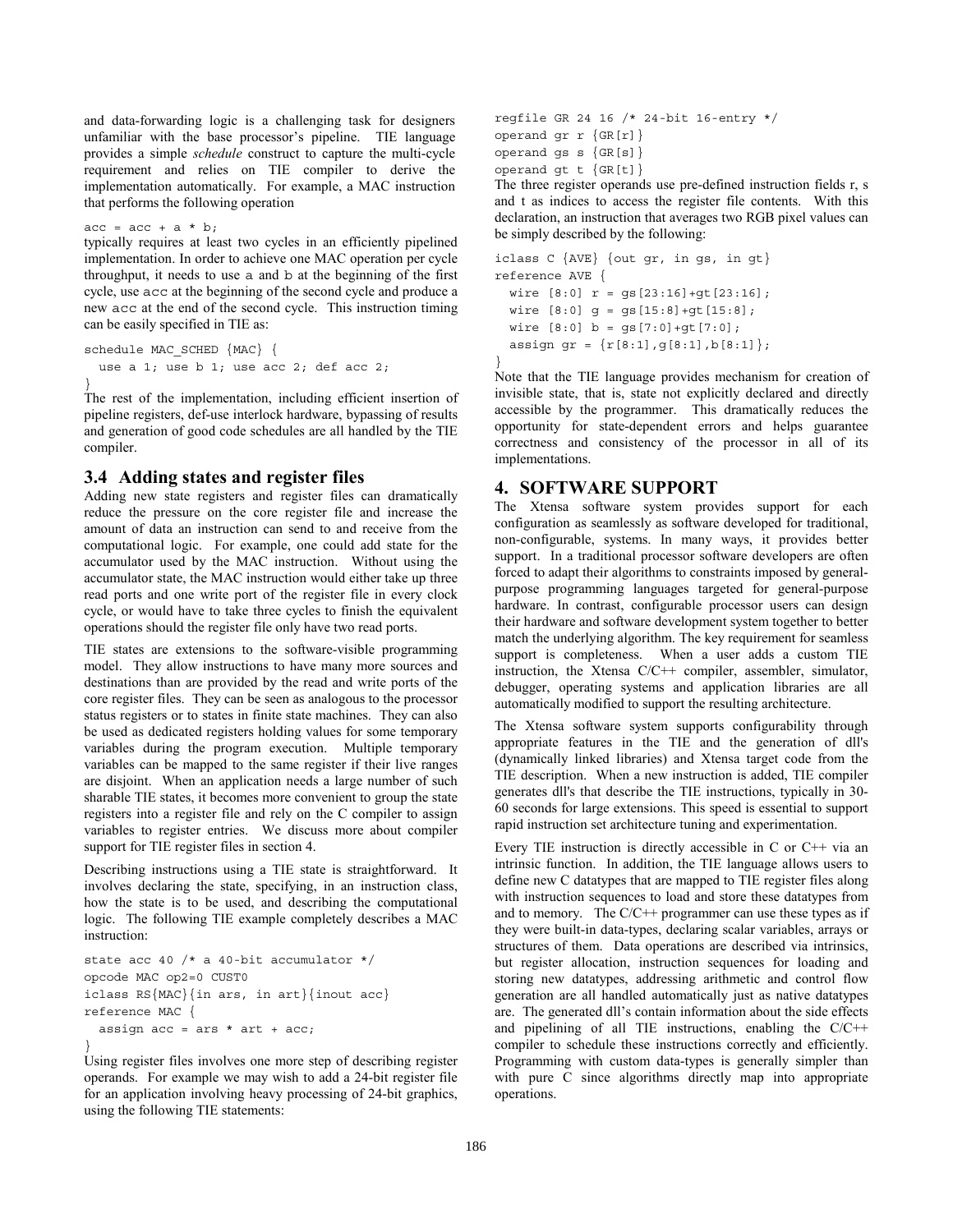The TIE compiler also generates operating system context switch code using the load and store instruction sequences for new datatypes, mentioned above, further automating software platform delivery. Commercial operating systems, such as Wind River's VxWorksTM, are delivered pre-built with hooks in their context switching code to call the routines generated by the TIE compiler. The architecture and operating system code generator also supports *lazy context switching*. Register files and state can be grouped into coprocessor classes, each protected by an access flag. This way registers need to be saved and restored only when multiple processes actively share a particular coprocessor.

The same TIE semantic descriptions used to generate hardware are also used to generate the dll for the instruction set simulator. For each TIE instruction, a semantic function is generated containing callbacks into the simulator API for updating and evaluating simulated state. The simulator is able to correctly simulate an Xtensa program at close to one million instructions per second regardless of whether the simulated program uses TIE instructions or not. The TIE compiler also generates descriptions of custom register files so that the debugger is able to handle custom register files as cleanly as the base registers.

The compiler also supports vectorization, which allows ordinary scalar C code to fully exploit SIMD (single instruction, multiple data) or vector extensions, such as the TIE-based Vectra<sup>TM</sup> DSP engine, a vector DSP coprocessor. The compiler is able to automatically vectorize C code regardless of how many vector elements are configured into each Vectra register. Tensilica also provides hand-coded application libraries including FFTs, filters, convolution decoders, and other routines. Those routines are also automatically customized for each configuration of the Vectra engine.

## **5. APPLICATION EXAMPLES**

Two sets of representative application kernels – one for consumer devices and one for telecommunications – help illustrate the impact of TIE-based configurability on application performance. The process of tuning these two suites of algorithms parallels the typical use of extensible processors – each of the algorithms is complex and a single processor is tuned for enhanced performance across the whole mix of tasks. Moreover, the twenty separate applications or test-cases in these two suites were ported, analyzed and used to drive processor configuration over a period of just eight weeks by one engineer, using Tensilica's standard tools.

## **5.1 Example 1: Consumer Multimedia**

Video processing lies at the heart of consumer electronics – in digital video camera, in digital television and in games. Common tasks include color-space conversion, two-dimensional filters and image compression. The industry-standard EEMBC Consumer benchmark suite includes a representative sample of all these applications [7]. A baseline configuration of Tensilica's Xtensa processor already includes many appropriate features for these tasks, and even this baseline configuration at 200MHz delivers performance more than eleven times of a basic RISC processor, and on par with popular high-end 32-bit and 64-bit stand-alone processors, where performance is measured as the geometric mean of the relative number of iterations per second through each algorithm compared to the reference processor (ST Microelectronics  $ST20C2^{TM}$  at 50MHz). However, when

instructions for image filtering and color-space conversion (RGBto-YIQ and RGB-to-CYMB) are added using TIE, the average performance is increased by a further 17 times, resulting in a processor with almost 200 times the performance of the reference processor as shown in Figure 1. The base configuration was optimized for 200MHz worst-case performance in 0.18µ CMOS technology and utilized 16KB two-way set associative caches, 256KB local data RAM, 16-entry write buffer and 32-bit multiplier for a total of 57,600 gates of logic. The optimized results used software that exploited the additional 64,100 gates of extensions implemented in TIE.

#### Figure 1: EEMBC Consumer Suite



## **5.2 Example 2: DSP Telecommunications**

Telecommunications applications present a different set of challenges. Here the data is often represented as 16-bit fixedpoint values, as densely compacted bit-streams or as redundantly encoded channel data. Over the past ten years, standard DSP processors have evolved to address many of filtering, error correction and transform algorithms. The EEMBC "Telemark" benchmark includes many of these common tasks. In this case, the applications designer might start with a standard Xtensa configuration. This gives baseline performance on the EEMBC benchmarks that compares well with other leading 32-bit and 64 bit RISC processors, where performance is measured as the geometric mean of the relative number of iterations per second through each algorithm compared to the reference processor (IDT  $32334<sup>TM</sup>$  – MIPS32 architecture - at 100MHz). However, when additional features are added, including the Vectra DSP coprocessor and a few additional instructions in TIE, and the code is re-optimized to exploit the configuration, the performance jumps another 37 times. The overall performance then exceeds that a high-end Texas Instruments TMS320C6203<sup>TM</sup> VLIW DSP using hand-optimized code, as shown in Figure 2. The base configuration was again optimized for 200MHz worst case performance in 0.18µ CMOS technology and used 16KB two-way